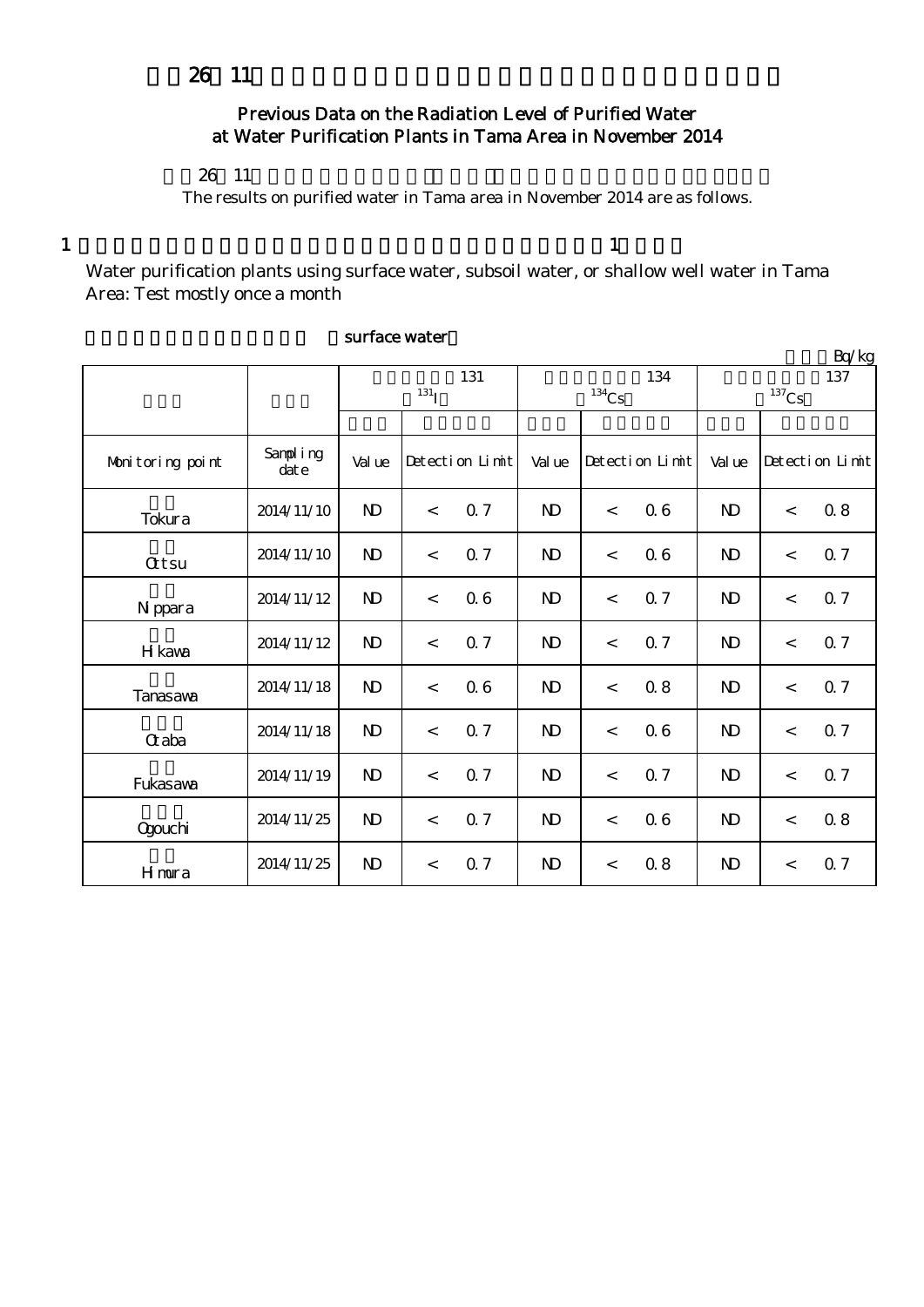subsoil water

|                  |                  | 131<br>$^{131}$ I |                          |                |              | $^{134}\mathrm{Cs}$ | 134 | $-4.7$<br>137<br>$^{137}\mathrm{Cs}$ |                 |                |
|------------------|------------------|-------------------|--------------------------|----------------|--------------|---------------------|-----|--------------------------------------|-----------------|----------------|
|                  |                  |                   |                          |                |              |                     |     |                                      |                 |                |
| Monitoring point | Sampling<br>date | Val ue            | Detection Limit          |                | Val ue       | Detection Limit     |     | Val ue                               | Detection Limit |                |
| Chi gasedai ni   | 2014/11/11       | $\mathbf{D}$      | $\prec$                  | 06             | $\mathbf{N}$ | $\prec$             | 0.7 | $\mathbf{D}$                         | $\,<$           | 0.8            |
| H nat awada      | 2014/11/11       | $\mathbf{D}$      | $\lt$                    | Q <sub>7</sub> | $\mathbf{D}$ | $\lt$               | 0.7 | N <sub>D</sub>                       | $\lt$           | Q <sub>7</sub> |
| Nari ki          | 2014/11/17       | $\mathbf{D}$      | $\lt$                    | 06             | $\mathbf{D}$ | $\lt$               | 06  | $\mathbf{D}$                         | $\,<$           | 0.7            |
| Fut anat ao      | 2014/11/17       | $\mathbf{D}$      | $\lt$                    | 06             | $\mathbf{D}$ | $\,<$               | 0.7 | $\mathbf{D}$                         | $\prec$         | 0.7            |
| Takat suki       | 2014/11/20       | $\mathbf{D}$      | $\lt$                    | 0.7            | $\mathbf{D}$ | $\,<$               | 0.5 | $\mathbf{N}$                         | $\lt$           | 0.9            |
| MIt akesam       | 2014/11/26       | $\mathbf{D}$      | $\overline{\phantom{a}}$ | 0.7            | $\mathbf{D}$ | $\,<$               | 0.7 | $\mathbf{D}$                         | $\lt$           | 0.7            |
| Savai dai i chi  | 2014/11/27       | $\mathbf{D}$      | $\lt$                    | 0.7            | $\mathbf{D}$ | $\prec$             | 0.7 | N <sub>D</sub>                       | $\lt$           | 0.8            |
| Savai dai ni     | 2014/11/27       | $\mathbf{D}$      | $\prec$                  | 0.7            | $\mathbf{D}$ | $\prec$             | 0.7 | N <sub>D</sub>                       | $\,<$           | 08             |

## shallow well

|                  |                  |              |       |                 |              |          |                 |                       |         | Kn/ko           |  |
|------------------|------------------|--------------|-------|-----------------|--------------|----------|-----------------|-----------------------|---------|-----------------|--|
|                  |                  | 131          |       |                 | 134          |          |                 | 137                   |         |                 |  |
|                  |                  | $^{131}$ I   |       |                 |              | $134$ Cs |                 | ${}^{137}\mathrm{Cs}$ |         |                 |  |
|                  |                  |              |       |                 |              |          |                 |                       |         |                 |  |
| Monitoring point | Sampling<br>date | Val ue       |       | Detection Limit | Val ue       |          | Detection Limit | Val ue                |         | Detection Limit |  |
| Sugi nami        | 2014/11/6        | $\mathbf{D}$ | $\lt$ | Q <sub>7</sub>  | $\mathbf{N}$ | $\lt$    | Q <sub>7</sub>  | $\mathbf{N}$          | $\,<\,$ | 0.8             |  |
| Kaniyot sugi     | 2014/11/13       | $\mathbf{D}$ | $\lt$ | Q <sub>7</sub>  | $\mathbf{D}$ | $\,<$    | Q <sub>7</sub>  | $\mathbf{D}$          | $\,<\,$ | 08              |  |
| kamiisi hara     | 2014/11/20       | $\mathbf{D}$ | $\lt$ | 08              | $\mathbf{D}$ | $\lt$    | 06              | $\mathbf{D}$          | $\,<\,$ | 08              |  |

 $Br/kg$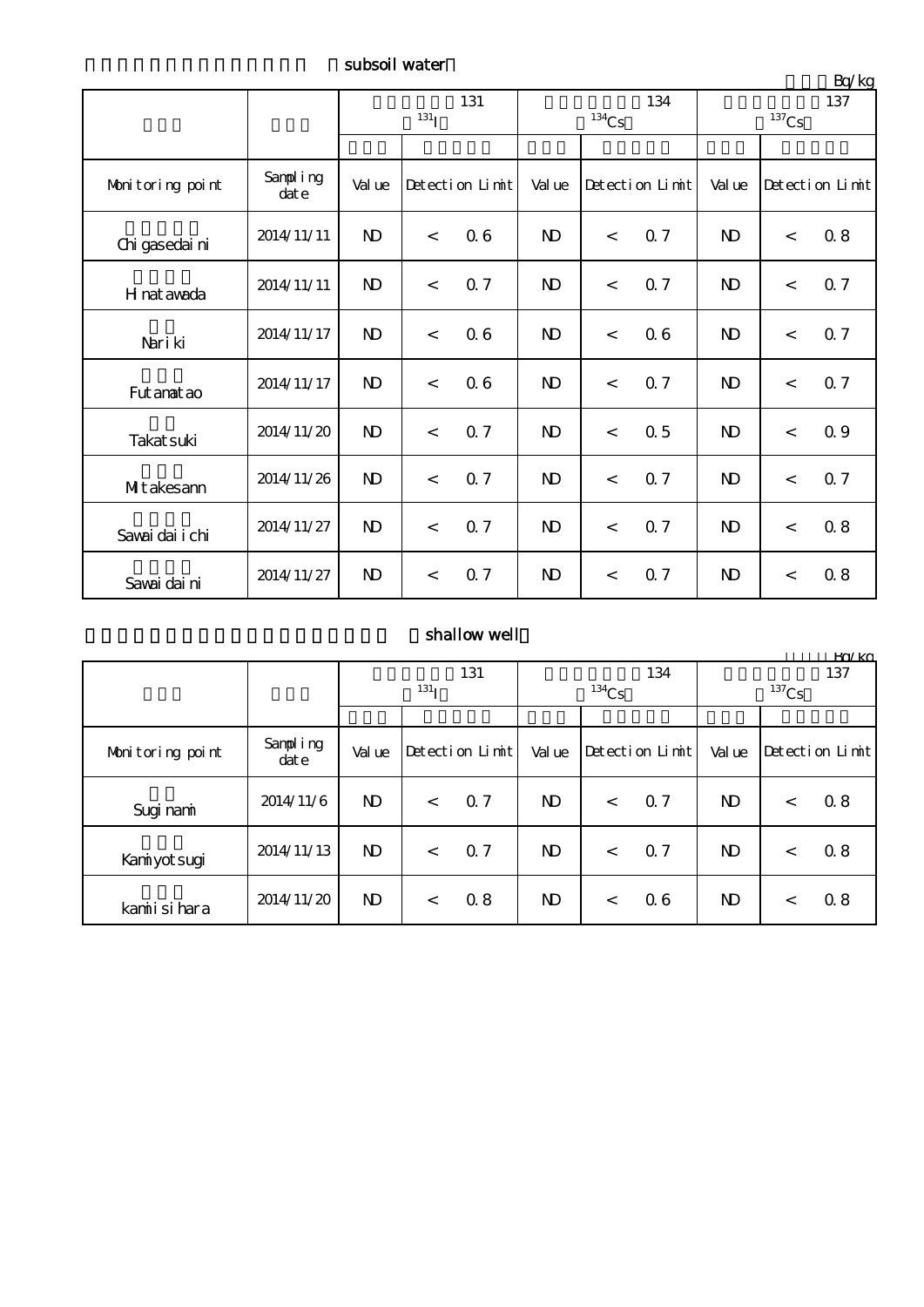$2 \t 3 \t 1$ 

Source water in taken form deep well: Test mostly once every three month

|                   |                  |                           |                          |                 |                         |                     |                 | Bq/kg                      |                          |                 |  |
|-------------------|------------------|---------------------------|--------------------------|-----------------|-------------------------|---------------------|-----------------|----------------------------|--------------------------|-----------------|--|
|                   |                  | 131<br>$131$ <sub>I</sub> |                          |                 |                         | $^{134}\mathrm{Cs}$ | 134             | 137<br>$^{137}\mathrm{Cs}$ |                          |                 |  |
|                   |                  |                           |                          |                 |                         |                     |                 |                            |                          |                 |  |
| Monitoring point  | Sampling<br>date | Val ue                    |                          | Detection Limit | Val ue                  |                     | Detection Limit | Val ue                     |                          | Detection Limit |  |
| Noduta            | 2014/11/10       | $\mathbf{N}$              | $\overline{\phantom{0}}$ | 0.7             | $\mathbf{D}$            | $\,<\,$             | 0.5             | N <sub>D</sub>             | $\,<\,$                  | 0.8             |  |
| Kuni tachi naka   | 2014/11/11       | $\mathbf{D}$              | $\lt$                    | 0.7             | $\mathbf{D}$            | $\,<\,$             | 0.8             | N <sub>D</sub>             | $\,<\,$                  | 06              |  |
| MIsawa            | 2014/11/12       | $\mathbf{D}$              | $\,<\,$                  | 0.8             | $\mathbf{D}$            | $\,<\,$             | 06              | $\mathbf{D}$               | $\overline{\phantom{a}}$ | Q <sub>7</sub>  |  |
| Koyasu            | 2014/11/12       | $\mathbf{D}$              | $\,<\,$                  | 06              | N <sub>D</sub>          | $\,<\,$             | 0.8             | $\mathbf{D}$               | $\,<\,$                  | 0.7             |  |
| Fuj i midai i chi | 2014/11/13       | $\mathbf{D}$              | $\,<\,$                  | 0.8             | $\mathbf{D}$            | $\,<$               | 06              | $\mathbf{D}$               | $\,<\,$                  | 0.7             |  |
| Fijimidaisan      | 2014/11/13       | $\mathbf{D}$              | $\,<\,$                  | 0.8             | $\mathbf{D}$            | $\,<\,$             | 0.7             | N <sub>D</sub>             | $\,<\,$                  | 0.8             |  |
| Taki yana         | 2014/11/17       | $\mathbf{D}$              | $\,<\,$                  | 0.7             | N <sub>D</sub>          | $\,<\,$             | 06              | N <sub>D</sub>             | $\,<\,$                  | 0.8             |  |
| Kanirenj yaku     | 2014/11/18       | $\mathbf{D}$              | $\lt$                    | 06              | $\mathbf{D}$            | $\lt$               | 06              | $\mathbf{D}$               | $\,<\,$                  | 06              |  |
| Minamisawa        | 2014/11/19       | $\mathbf{D}$              | $\,<\,$                  | 0.8             | $\mathbf{D}$            | $\,<\,$             | 0.7             | $\mathbf{D}$               | $\,<\,$                  | 0.7             |  |
| Shi bakubo        | 2014/11/19       | $\mathbf{D}$              | $\,<$                    | 0.8             | $\mathbf{D}$            | $\,<$               | 0.7             | $\mathbf{D}$               | $\,<\,$                  | 0.7             |  |
| <b>Gakaue</b>     | 2014/11/19       | $\mathbf{D}$              | $\,<\,$                  | 0.7             | N <sub>D</sub>          | $\,<\,$             | 06              | N <sub>D</sub>             | $\,<\,$                  | 0.8             |  |
| MItakashi nkava   | 2014/11/20       | $\mathbf{D}$              | $\,<$                    | 0.7             | $\mathbf{D}$            | $\,<$               | $0.8\,$         | $\mathbf{D}$               | $\,<$                    | 0.7             |  |
| Fuchumusashi dai  | 2014/11/25       | $\mathbf{D}$              | $\,<$                    | 0.7             | $\mathbf{N}$            | $\,<$               | 06              | $\mathbf{D}$               | $\,<$                    | 0.8             |  |
| Jyousui minami    | 2014/11/26       | $\mathbf{D}$              | $\,<$                    | 0.7             | $\mathbf{N}$            | $\,<$               | 06              | $\mathbf{D}$               | $\,<$                    | 0.7             |  |
| Kajino            | 2014/11/26       | $\mathbf{D}$              | $\,<$                    | 0.7             | $\mathbf{N}$            | $\,<$               | $0\;6$          | $\mathbf{D}$               | $\,<$                    | 0.8             |  |
| Onaru             | 2014/11/26       | $\mathbf{D}$              | $\,<$                    | 06              | $\mathbf{N}$            | $\,<$               | $0\;6$          | $\mathbf{D}$               | $\,<\,$                  | 0.7             |  |
| Ochi ai           | 2014/11/26       | $\mathbf{N}$              | $\,<$                    | 0.7             | $\mathbf{N} \mathbf{D}$ | $\,<$               | $\Omega$ 5      | $\mathbf{D}$               | $\,<$                    | 0.7             |  |